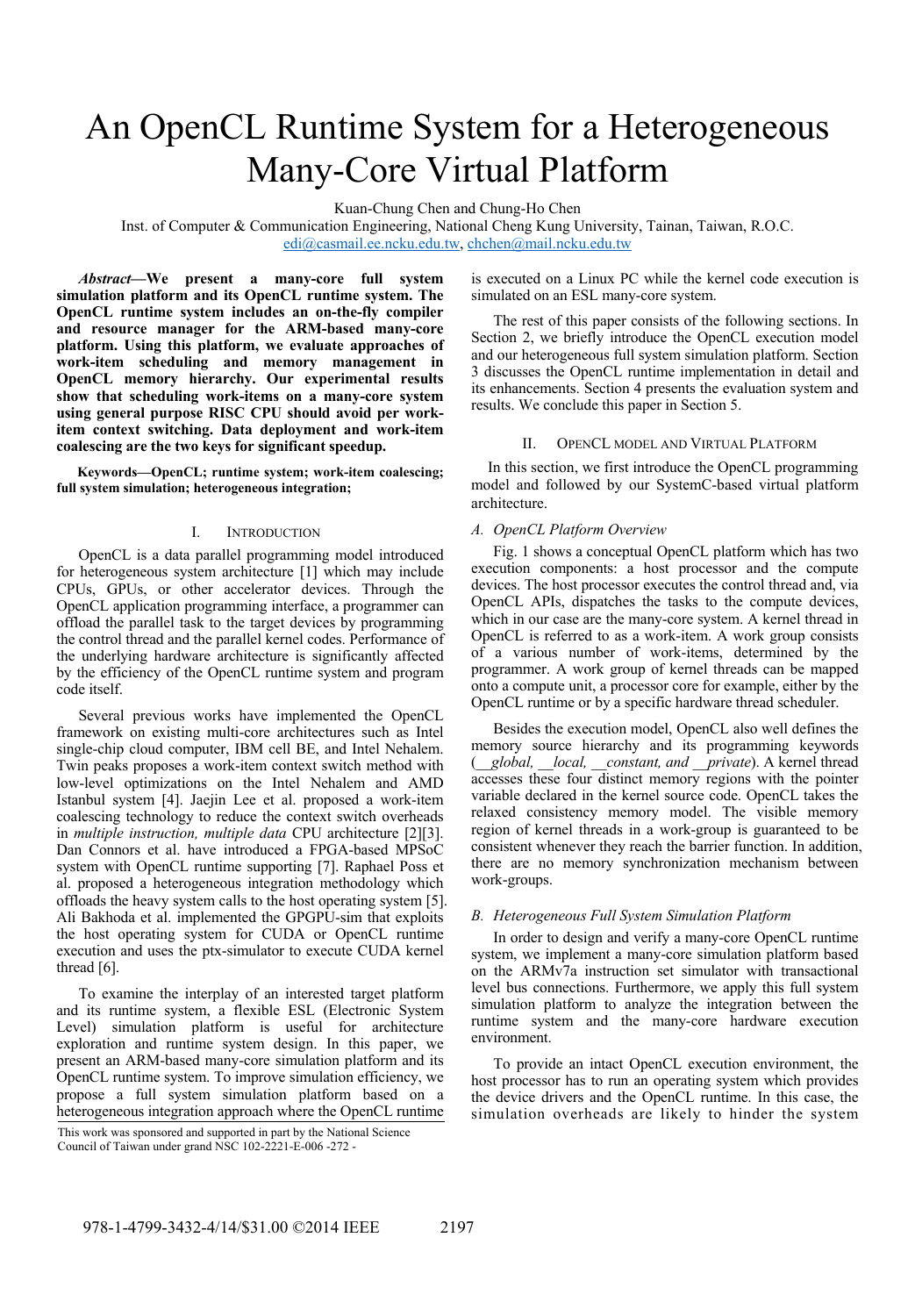

Fig. 1. OpenCL conceptual platform model



Fig. 2. OpenCL System Simulation Platform

verification and analysis tasks. Since we are interested in the kernel thread execution efficiency in the many-core system, we employ a heterogeneous simulation methodology to improve the simulation speed for architecture exploration. The virtual platform only emulates the many-core system while OpenCL runtime system and operating system are offloaded onto a Linux PC. Specifically, we implement the OpenCL runtime system as a user process which runs on the Linux operating system. And this OpenCL runtime connects with our manycore virtual platform through the shared memory inter-process communication (IPC) mechanism.

Fig 2 depicts the overview of our heterogeneous simulation platform. The virtual platform emulates a compute device in the OpenCL conceptual platform model. The compute device has various number of compute units, each of which is mapped to an ARM core. A compute unit is an ARM-based instruction set simulator with a memory management unit (MMU), private L1 I/D caches, and a L2 unified cache. The ARM cores, up to 32, are connected with a Transaction-Level Model (TLM) interconnection which models the arbitration for memory controllers and data transfer with fixed cycle delay. There are at most four DRAM controllers in our simulation platform. Each DRAM controller can access up to 4GB memory region by setting the simulation parameter. This implies that at most four memory accesses can be proceeded in parallel.

A typical OpenCL runtime system supports three command types: kernel, memory, and event. A kernel command is used for assigning work-groups to the compute devices; a memory command is used for data transfer among the memory space of the host processor and the compute devices. An event command is used for controlling the execution sequence between commands. Since the OpenCL runtime and the control thread are both processes run on the host Linux, a command controller in the many-core virtual platform is required to receive and interpret the commands from the two processes.

The command controller has implemented three major functions: compute unit scheduler, interrupt handler, and IPC channel handler.

Whenever the OpenCL runtime receives a kernel or memory command requested from the application, the device driver passes the command to the command controller via the IPC channel. The IPC channel handler decodes the command type and takes the corresponding action as follows. When it is a kernel command, the compute unit scheduler serves this command by appointing the ARM cores to execute the workgroups of kernel codes. When it is a memory command from a control thread, the command controller accesses the device DRAM module through the TLM interconnection directly and finishes the memory request. Finally, an event command is only handled inside the OpenCL runtime system.

## III. OPENCL RUNTIME IMPLEMENTATION AND ENHANCEMENT

In this section, we describe the detailed implementation of our OpenCL runtime. Since we choose the ARM core as the compute-unit, kernel thread emulation and memory management are two main challenges and will be discussed in this section.

#### *A. OpenCL Runtime Overview*

In order to explain the OpenCL execution flow, we divide the host application into four layers as shown in Fig. 2. An OpenCL application includes a host program and kernel codes that are to execute on compute devices. The host program manages the command queues and the abstract memory objects through OpenCL APIs defined in the OpenCL specification. For instance, a programmer uses the clCreateBuffer() API to create an abstract memory object for controlling the device memory on the target device.

In the OpenCL runtime layer, we have implemented two principal functions, a platform resource manager and an onthe-fly compiler. As a programmer uses OpenCL APIs to declare an abstract object such as memory object or command queue, the platform resource manager creates a specific data structure to record the relationship of the abstract objects and device resources. The platform resource manager returns a pointer of that data structure to the host application. And then the host application uses this pointer to indicate the device resources for the kernel and memory commands that follows.

Besides resource management, the OpenCL runtime has to compile the kernel source code into an executable binary of the target compute device. Fig. 3 illustrates the on-the-fly compiler system in our OpenCL runtime system. We use the LLVM framework and the GNU GCC cross-compiler for ARM processor. As shown in the figure, the LLVM compiler translates the OpenCL source code to the intermediate representation, LLVM-IR, through its front-end compiler. Then, the LLVM compiler performs the LLVM-IR to ARM assembly code translation, and last the GCC cross compiler assembles the assembly code into the binary code. The compiling flow is triggered in runtime whenever the programmer uses the clBuildProgram() API.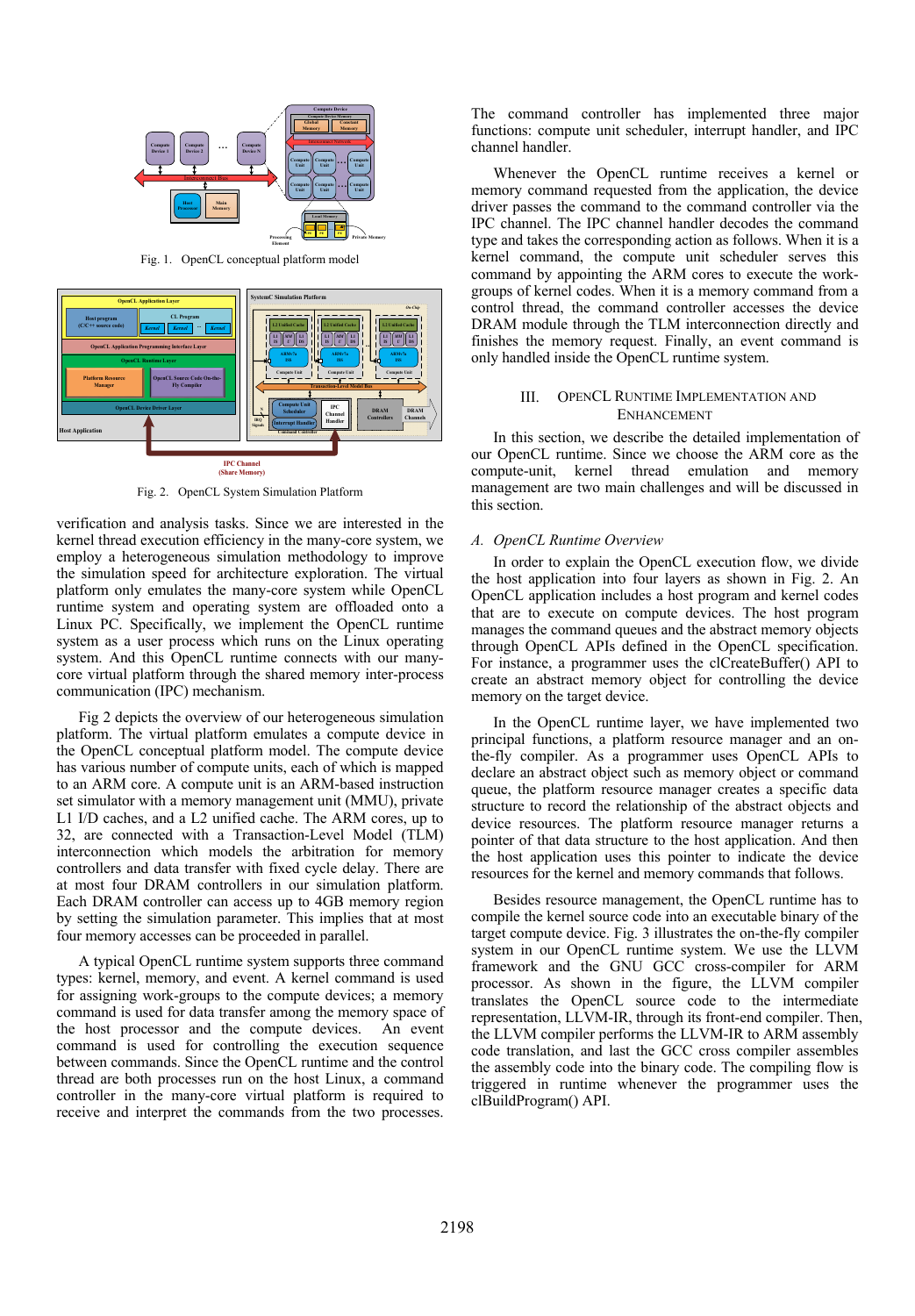## *B. Work-item execution: context switch & work-item coalescing*

 We assume that the total number of work items, i.e., the kernel threads greatly outnumbers the CPU cores as in a typical situation. In this work, we assign a work group of parallel kernel threads to one of the CPU cores in the many-core system. To perform kernel thread scheduling in a work group, we use a work-item management thread (WMT) running on each core. As shown on the left side of Fig. 4, an intuitive implementation, the WMT sequentially schedules all the workitem threads in a work group by supporting a fine-grained work-item context-switch. When a barrier function is reached, the WMT backups the CPU registers to the private memory region and then restores the next work-item's resisters. After all the work-items pass through the barrier, the WMT switches to the first work-item thread and continues the executing iteration until completing the work-group or reaching the next barrier.

However, treating each work-item as an execution thread in a general purpose CPU architecture will cause heavy contextswitch overheads owing to registers backup and restore. To reduce the context switching overheads, a more attractive alternative is to combine or coalesce all work-items in a workgroup into an execution thread during the compiling time. SNUCL [3] supports an OpenCL-C-to-C compiler for workitem coalescing. The OpenCL-C-to-C compiler translates the kernel source code into for-loop iterations according to the barrier function. We adopt this OpenCL-C-to-C compiler to translate kernel source code into for-loop iteration form and use the translated code for compiling into the binary code as described in Section II. As shown on the right side of Fig 4, the WMT schedules the for-loop iterations to emulate a workgroup processing until reaching barrier or termination without any additional register backup and restore.

## *C. Memory Management*

We leverage the virtual memory system to approach OpenCL memory hierarchy on a unified main memory. As shown in Fig. 5, all the work-groups scheduled by the WMTs execute on the same virtual address. Through the memory management unit (MMU), the virtual address is translated to the physical address as the WMT executes. By this manner, the private and the local memory pages of a work-group are mapped to the unique physical pages according to the execution core. In addition, the WMT setups the page table of the instruction memory before executing the work-items in a group.

Figure 6 illustrates the optimization of using private memory in exploiting multiple memory controllers. Since each core exclusively accesses their private memory region, we spread the pages of the private memory of a core in different memory channels. Furthermore, our OpenCL runtime sequentially assign a work-group to the compute unit with the core ID, so we stagger the private memory pages of the adjacent cores to the different memory channel. This ensures that the private memory accesses are scattered on all memory controllers. Finally, we arrange the pages of global memory and instruction memory to the rest of the memory space.



## *D. SExperimental System and Evaluation Results*

Table 1 shows the system configuration of the full system simulation platform. We implement an ARM instruction set simulator (ISS) [8] based on ARMv7a and VFP 3.0, caches also included. Since there is no synchronization between work-groups, cache coherence is not required here. The consistency of the global memory is handled by the command controller.